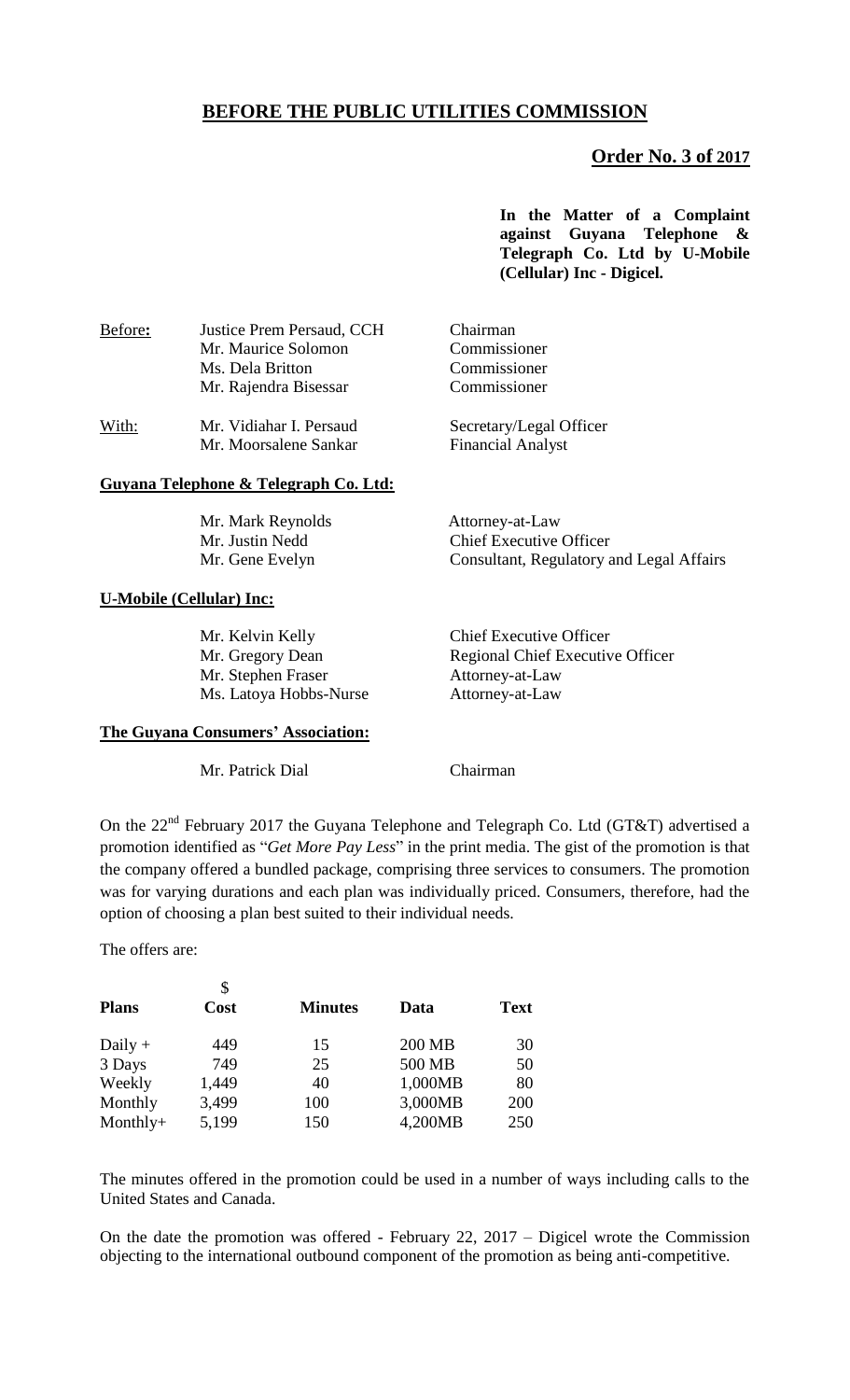The grounds of the objection are:

- That the promotion promises to provide all of GT&T's customers with minutes that could be utilized to make calls to the USA and Canada.
- That if all of the minutes provided for in the promotion were used exclusively to make calls to the United States of America and to Canada then the effective rates of such calls would be significantly below the PUC approved retail rates to these two destinations.
- It is anti-competitive since GT&T which still holds a monopoly in the market for international services in Guyana is providing Digicel with a wholesale rate which is considerably in excess of the highest possible retail rate its customers would pay.

In light of the above Digicel appealed to the Commission to have GT&T suspend or terminate the promotion and any further promotion until the hearing and determination of the complaint.

As an alternative Digicel requested that the Commission makes an Order forthwith that all present and future promotions concerning international rates, be extended by GT&T to Digicel and to be offered as part of their bundled minutes to their customers.

Digicel complaint was sent to GT&T for a response.

In its response, GT&T relied on Section 6.2 of the Government of Guyana/ Atlantic Tele Network Agreement claiming legitimacy of its actions. It stated that "the license granted GTT in respect of the services referred to in sub-paragraphs (a), (b) and (c) of Section 6.1, during the period of the license issued to GTT, no other company, nor Government, shall provide any services to which the license relates. GTT has a legitimate expectation that is should be allowed to enjoy this right and that Government and the regulatory agencies will enforce it. As such, GTT will continue to insist on evenhanded treatment in the sector and the consistent application of the rule of law".

The Commission submitted a copy of GT&T's response to Digicel.

We initiated a hearing on  $21<sup>st</sup>$  March, 2017 to determine the complaint.

At the hearing Digicel continued to urge that customers are likely to utilize all of the minutes in the bundled promotion to make calls to the Unites States of America or Canada and in so doing the cost per minute will be substantially below the PUC set rates.

GT&T submitted that the promotion in question is beneficial to its consumers and can hardly be deemed discriminatory to Digicel's consumers.

To ascertain the veracity of Digicel's assumptions, we requested that GT&T submit to the Commission on a monthly basis:

- 1. The number of subscribers to the bundled plan; and
- 2. The distribution of minutes of usage that must include both local and international minutes.

GT&T has complied with the Commission's directive. The Commission has received from the company the latest three months of the bundled plans and minutes of use.

Digicel was also requested to provide information to the Commission showing the impact, if any, that GT&T's promotion may have on the outbound segment of its business. Unfortunately, Digicel failed to respond to that request.

Having reviewed all of the information available to the Commission, we concluded that the promotion does not appear to be anti-competitive and Digicel is not at a disadvantage as a result of the promotion.

The data supplied by GT&T indicated that approximately 96% of the minutes of use were made to the local networks and 4% were used to satisfy international services. Further, we are of the opinion that there was no significant switching by Digicel's consumers to GT&T's network to take advantage of the promotion.